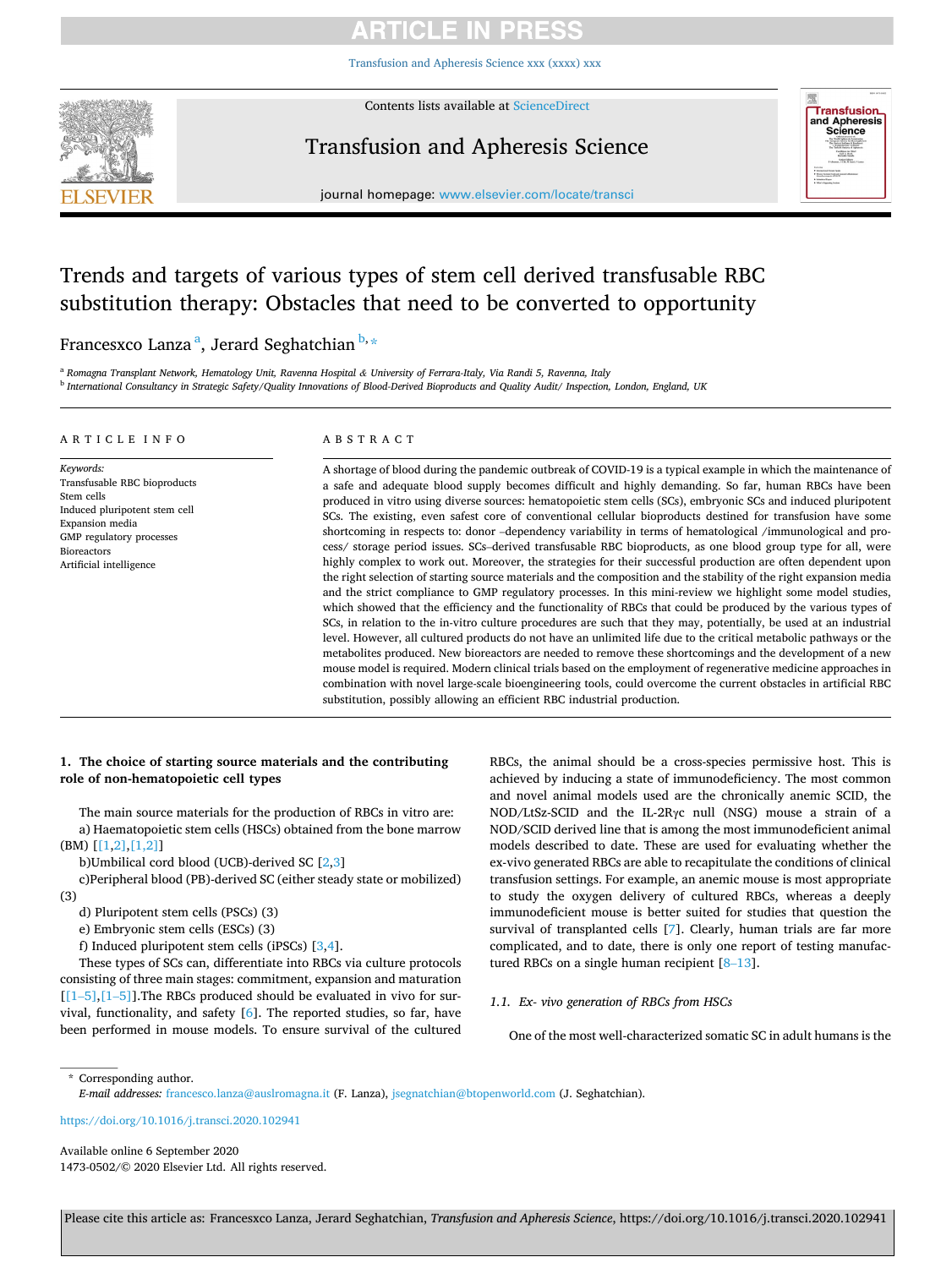### *F. Lanza and J. Seghatchian*

HSC, which resides in the bone marrow [[5](#page-3-0)]. Somatic SCs are present in most tissues of the adult body and they control the continuous production of differentiated cell types in highly regenerative tissues. The self-renewal and maturation characteristic of SCs is controlled by their surrounding microenvironment, which is composed of various cell types including MSCs as well as stromal cells which contribute to the formation of the HSC niche [\[14](#page-3-0)]. From an immunophenotypic point of view, HSCs express the CD34 antigen. CD34+ cells can also be isolated in smaller amounts from peripheral blood (PB), and cord blood (CB) [[5](#page-3-0)]. The ability of those cells to promote ex-vivo erythropoiesis has been studied by many research teams. The protocols include addition of specific combinations of growth factors to the cell culture medium in a sequential fashion [[9,10,15](#page-3-0)].The role played by MSCs and other cell types from the BM microenvironment has been investigated in several reports [\[14](#page-3-0)].

Initially, Neildez-Nguyen et al. reported the generation of RBCs from HSPCs isolated from CB. The culture method involved the cytokines Flt3 ligand, thrombopoietin, stem cell factor, erythropoietin, and insulin like growth factor I, added at three sequential culturing steps. The production of erythroid precursors was characterized by low enucleation efficiency (4 %) and expression of foetal haemoglobin (HbF). The cells could further differentiate into enucleated RBCs in vivo by injection into NOD/SCID mice [\[16](#page-3-0)]. Three years later, Giarratana et al. used a similar three-step culture protocol that included feeder stromal cells of murine origin (MS-5 cell line) in an attempt to recapitulate the BM milieu. Under these conditions, either CB or PB HSPCs produced enucleated RBCs at high rates (up to 100 %), which survived normally post infusion in NOD/SCID mice. The amplification was tenfold higher for CB HSCPs  $(10^6)$  compared to PB HSPCs  $(10^5)$ . However, this promising method is not clinically applicable due to the enormous demand in culture area (approximately  $150 \text{ km}^2$ ) and the consequent lack of cost-effectiveness  $[8,15]$  $[8,15]$  $[8,15]$  $[8,15]$ . In 2011 the same group reported the proof of principle for transfusion of ex- vivo manufactured RBCs starting from PB CD34+HSPCs in a human. Their survival in- vivo was comparable to that of native RBCs (half-life of 26 days versus  $28 \pm 2$  days for the native RBCs). Despite the small number of RBCs produced by this method (equivalent to 2 mL of packed RBCs), the study remains a major step forward since it was the first case of a clinical grade cultured product that was tested successfully in human [[8](#page-3-0)]. Satisfactory RBCs expansion from CB HSPCs has also been shown following co-culture with BM- or CB-derived MSCs. The enucleation levels were approximately 64 %. Despite the fact that the feeder cell co-culture system provided high expansion and enucleation rates in cultured cells, it has many drawbacks such as difficulties in isolating pure, non-contaminated RBCs, the presence of xenogeneic cell types (when cells of murine origin are used), variability in CD34+ expansion and issues of allogenicity when human MSCs are used. Undoubtedly, the adaptation of feeder-free protocols could reduce both cost and the complexity involved. Towards that end, many protocols have been developed and optimized, with a production level of up to  $2 \times 108$  RBC in bioreactors. Moreover, high-yield results were recapitulated by using an FBS-containing culture medium in a roller bottle culture system. By similar robust expansion processes, it could be feasible to produce over 500 units of RBCs starting from one CB unit (5  $\times$  10<sup>6</sup> CD34<sup>+</sup>cells). Finally, in an attempt to develop a feeder layer- and FBS-free culture process, Poloxamer 188 (a polymer with cytoprotective function against hydrodynamic stress) has been applied, which showed a high enucleation rate (95 %) and enhanced survival of mature RBCs [\[17](#page-3-0)]. What has become clear from those studies was that CD34+from different sources exhibit different erythropoietic potential. Interestingly, coculture with stromal cells proved to stimulate the proliferation of HSCs, as well as to improve the efficiency of RBC maturation.

The utilization of circulating HSCs from the PB is challenging, since it is easier and less labor intensive than BM. HSC can be collected either in a steady state condition or after G-CSF priming [\[10](#page-3-0)–12]. Researchers have developed an in-vitro RBCs production protocol from PB and

proved the therapeutic potential of generated RBCs both in the preclinical and clinical settings [[18](#page-3-0)].

However, although PB CD34<sup>+</sup>would be an ideal source for manufacturing autologous RBCs (especially in cases with alloimmunization or rare blood groups) the low number of circulating HSPCs (without GSCF mobilization) and their lower expansion potential pose limitations for routine clinical adaptation.

#### *1.2. Ex- vivo generated RBCs from ESCs*

Embryonic stem cells (ESCs) are derived from the inner cell mass of blastocysts, namely, of mammalian embryos at an early developmental stage [\[3](#page-3-0)]. ESCs, when kept in culture under certain conditions, have the potential of indefinite self-renewal without differentiation. However, when allowed to differentiate back into a host blastocyst, they maintain the ability to generate cells of all three germ layers. ESCs from human sources (hESCs) are generated after in-vitro fertilization; the major disadvantage of using these ESCs is the ethical issues that arise from their origin, and hence, limitations of integrating them into clinical applications. HESCs have the advantage of being able to divide approximately 300 times while retaining their normal karyotype, pluripotency and full-length telomeres [\[3\]](#page-3-0). Differentiation of ESCs begins when factors that specifically contribute to the maintenance of the SC state, are withdrawn. Three basic methods are used to trigger differentiation: (i) formation of three-dimensional colonies, the embryoid bodies (EBs), (ii) co-culturing with stromal feeder cells and (iii) culturing on a layer of extracellular matrix proteins [[3](#page-3-0)].

The ability of hESCs to differentiate into haematopoietic cells and thus, to the erythroid cell line, was studied with protocols involving EB formations and a co-culture system  $[9-12]$  $[9-12]$ . The stromal cells used in most experiments were derived from non-human cell lines. The EBs-based systems resulted in erythropoiesis that morphologically resembled the stage of definitive erythropoiesis, except for Hb that was of embryonic or foetal stage. Initially, the authors managed to isolate haemangioblasts, namely bipotential precursors of haemopoietic and endothelial cells, which could differentiate into multiple haemopoietic lineages including erythroid. Two limitations were observed, namely the lack of enucleation and the expression of foetal Hb. An improved protocol by the same group led to enucleation of 65 % of cells and expression of adult Hb after prolonged culture in a proportion of cells (15 %). By applying this protocol, however, only  $10^{10}$ - $10^{11}$  108 RBC were developed, compared to the unit of packed RBCs that contains approximately  $2 \times 10^{12}$ cells [\[8,9](#page-3-0)].

Definite erythropoiesis (enucleation along with adult Hb expression) and robust RBC expansion remain an issue when ESCs have been used as the primary source of cells. According to many studies, culture time lengthening or forcing the expression of transcription factors involved in erythropoiesis, e.g. RUNX1a or HOXB4, would enhance the expression of beta-globin genes [\[19](#page-3-0)]. Finally, a more efficient, serum- and feeders-free potential system for differentiation has also been validated.

### *1.3. Ex- vivo generated RBCs from iPSCs*

Generation of induced pluripotent stem cells (iPSCs) was based on the methodology developed by Yamanaka's laboratory in 2006; iPSCs were produced by reprogramming somatic cells back to inner cell masslike cells through forced experimental expression of a set of four genes (Oct3/4, Sox2, c-Myc and Klf4) [\[4\]](#page-3-0). Human iPSCs may derive from any somatic cell and behave similarly to hESCs; they are capable of self-renewal, large-scale expansion and differentiation into all cell types of the three germ layers in vitro. The major advantage of iPSCs over ESCs, however, is that they can be produced from any cell type thus, allowing selection of the donor's phenotype without posing the ethical dilemmas related to using ESCs. On the other side, the main disadvantage of iPSCs is that in efficient reprogramming may lead to a mix of fully and partially reprogrammed cells and thus, to a far from perfect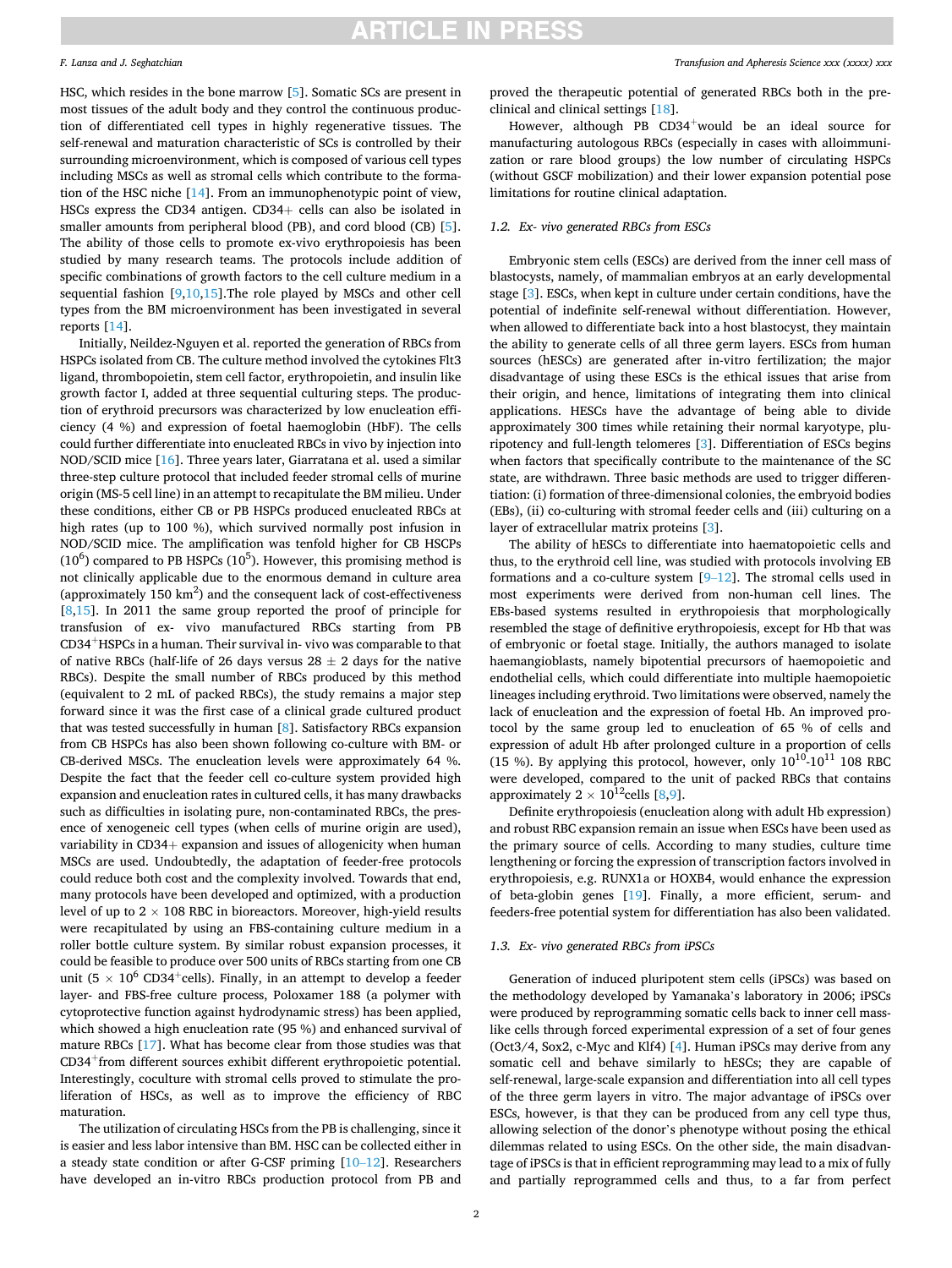## **ARTICLE IN PRESS**

#### *F. Lanza and J. Seghatchian*

technology to pluripotency. Several iPSC generation protocols that involved strategies for avoiding viral transfer of genes have been developed, the most recent and encouraging of which refer to entering key genes into the cell via episomal carriers, synthetic RNA transcripts and through recombinant proteins. Protocols used for ex -vivo expansion are similar to those of ESCs and include formation of EBs or use of co-cultures with feeder cells. Establishment of iPSCs from dermal fibroblasts of a Bombay blood type individual was first reported in 2009, by applying the Yamanaka's technique [[3](#page-3-0)]. The pluripotent SC had the characteristics of hESCs: they could differentiate into all three haemopoietic cell lineages and expressed HbF. In 2010 Lapillonne et al. designed, for the first time, a two-step cell culture protocol for the direct commitment of foetal and adult fibroblast-derived human iPSCs to definitive erythropoiesis. Despite success in reprogramming, the amplification and enucleation rates differed significantly compared to those involving ESCs (10 % vs 66 %). Moreover, Hb synthesis was blocked at the stage of HbF, independently of the origin of the reprogrammed cells [[20\]](#page-3-0). As shown later, iPSCs can achieve terminal maturation in terms of enucleation in-vitro, but complete maturation, in terms of both enucleation and the Hb switch happens only in-vivo, that is, in an adult haematopoietic microenvironment, following injection and maturation of progenitors into NOD/SCID mice in situ. Thus, the iPSCs can walk all the erythroid way ahead toward full maturation but not under the current in vitro differentiation context. Mature RBCs were kept in circulation for four days and the total cell number generated from  $1 \times 10^6$ iPSCs was  $15-28,3 \times 10^8$ RBCs. To improve enucleation rate, inhibition of specific miRNAs (i.e. miR30 A) was proposed. Recent advances in the scale-up production include: a) development of a good manufacturing practice (GMP)-compatible, feeder-free and serum-free method that takes advantage of small molecule effectors to specifically promote erythroid differentiation of hPSCs (with a potential to generate 50.000–200.000 erythroid cells from one HSPC) and, b) application of expanded cultures of iPSCs and ESCs in spinner flasks. ESCs seem to be superior to iPSCs in terms of expansion and enucleation rate, but still, both sources are inferior to the potential of CB and PB  $CD34^+$ cells, posing thus limitations for scale up production necessary for clinical applications.

#### *1.4. Immortalized cell lines*

Robust and reproducible erythroid precursor immortalization techniques may finally provide efficient numbers of viable and functional RBCs for clinical use in-vitro. The first demonstration of the feasibility of using immortalized human erythroid progenitor cell lines as an ex -vivo source for producing RBCs came in 2013, by using the HPV16-E6/E7 oncogene and forced expression of the transcription factor TaL-1 that is essential for early haemopoiesis. Nakamura's laboratory developed cell lines able to produce enucleated RBCs (though at a low efficiency) with functional Hb after differentiation in vitro [\[21\]](#page-3-0). An immortalized erythrocyte progenitor cell line was also developed by the transduction of c-MYC and BCL-XL into multipotent HSPC-derived from pluripotent SCs. Differentiation was achieved by turning off the overexpression of those factors. The cells expressed HbF and showed high rates of enucleation following injection into NOD/SCID mice.

In 2017, Trakarnsanga et al. generated the first human immortalized adult erythroid line (BEL-A) by introducing the HPV16 E6/E7 oncogenes into BM CD34<sup>+</sup>cells  $[22]$  $[22]$ . BEL-A RBCs had biochemical and structural features of normal erythropoiesis and developmental potential to functional, enucleated reticulocytes that survived in vivo expressing mainly HbA. In 2020, the first proof of principle for the feasibility of scaling up erythroblast expansion in controlled bioreactors by using the ImEry cell line was reported [[23\]](#page-3-0). These cells were derived from immortalizing  $CD71<sup>+</sup> CD235a<sup>+</sup>$  erythroblasts isolated from adult PB. The generated RBCs seemed to share common metabolic and functional characteristics with those of adult RBCs [[23\]](#page-3-0).

#### **2. The obstacles that need to be overcome**

The erythroid cells that are intended for use in clinical applications must be produced at a large scale and at a terminal differentiation state. It is well established that the culture conditions affect the proliferation potential of the cultured progenitor erythroid cells as well as their enucleation capability. Conditions such as the kind and the concentration of growth factors or the timing of their administration in the threestep culture system mentioned above, seem to have a significant impact on the efficiency of enucleation; these conditions need to be optimized and further defined.

Deep knowledge of peptides and molecules that play an integral role in definite erythropoiesis and their supply exogenously (or counterpart imitators, such as the erythroid macrophage peptide or VCAM-1) could induce enucleation through ligand-receptor interactions. Additionally, for an optimization of the differentiation process and stable enucleation in vitro, mifepristone (an antagonist of glycocorticoid action), or factors involved in vesicle trafficking have been applied in the culture systems. In the same context, histone acetyltransferases or histone deacetylases involved in chromatin remodeling, and caspases involved in apoptosis could also serve as possible targets for the in vitro modification of the enucleation process. However, chromatin remodeling factors are nonspecific, affect many genomic regions and might be able to either downregulate genes which are vital to cell functions or activate silenced oncogenes. The long-term consequences of using such agents require further assessment.

Beyond culture conditions, usage of feeder cells has the potential to enhance maturation and optimize cell population expansion, but the presence of foreign material sets essential restrictions on clinical applications since (i) the cost is higher due to the huge number of stromal cells required, (ii) the technique is more complicated, and (iii) the stromal cell lines carry the risk of contamination by xenogeneic pathogens  $[7,8,12]$  $[7,8,12]$  $[7,8,12]$ . In addition, the common static culture conditions have failed to reach the required expansion of ex vivo generated RBCs. A major step forward has been materialized with bioreactors that allow three-dimension cell growth and consequent increments in production yields [\[24](#page-3-0)]. It seems that the best way to increase the production of RBCs would be the generation of committed cell lines derived from the ideal stem cell source, that is, a cell population able to provide unlimited proliferation. Genetic manipulation of these cell lines is unlikely to be an obstacle to their clinical application, provided that the cells are enucleated. This can be ensured by filtration or by irradiation. Moreover, in order to maintain genetic and epigenetic stability of the cell lines, periodic controls should be performed on their genotype [[21\]](#page-3-0).

### *2.1. Functional issues*

During the ex vivo production of RBCs, additional controls are required for testing the multiple physical and biochemical factors that characterize the final product. The manufactured RBCs mostly resemble the native RBCs that are generated under stress conditions, since they are slightly macrocytic and express greater amounts of HbF, a fact that clearly affects the oxygen dissociation curve. However, transfusing HbFcontaining RBCs may not be contraindicated taking into account the fact that subjects with hereditary persistence of foetal Hb (HbFH) are asymptomatic and moreover, an increase in HbF expression is the aim of targeted therapies in patients with haemoglobinopathies, such as sickle cell disease. In contrast, the metabolic pathways and the proteome of the produced RBCs show a high degree of similarity to the native RBCs, indicating that the manufactured cells have a closer affinity with their native counterparts at those functional levels. Nevertheless, differences have been reported depending on the stem cell sources used. Another consideration is the high heterogeneity of the expansion and enucleation potentials, as well as of the Hb type that is expressed. Indeed, both hESCand iPSC-derived cells have low enucleation capability and express mainly embryonic and foetal globin genes. Additionally, the reported